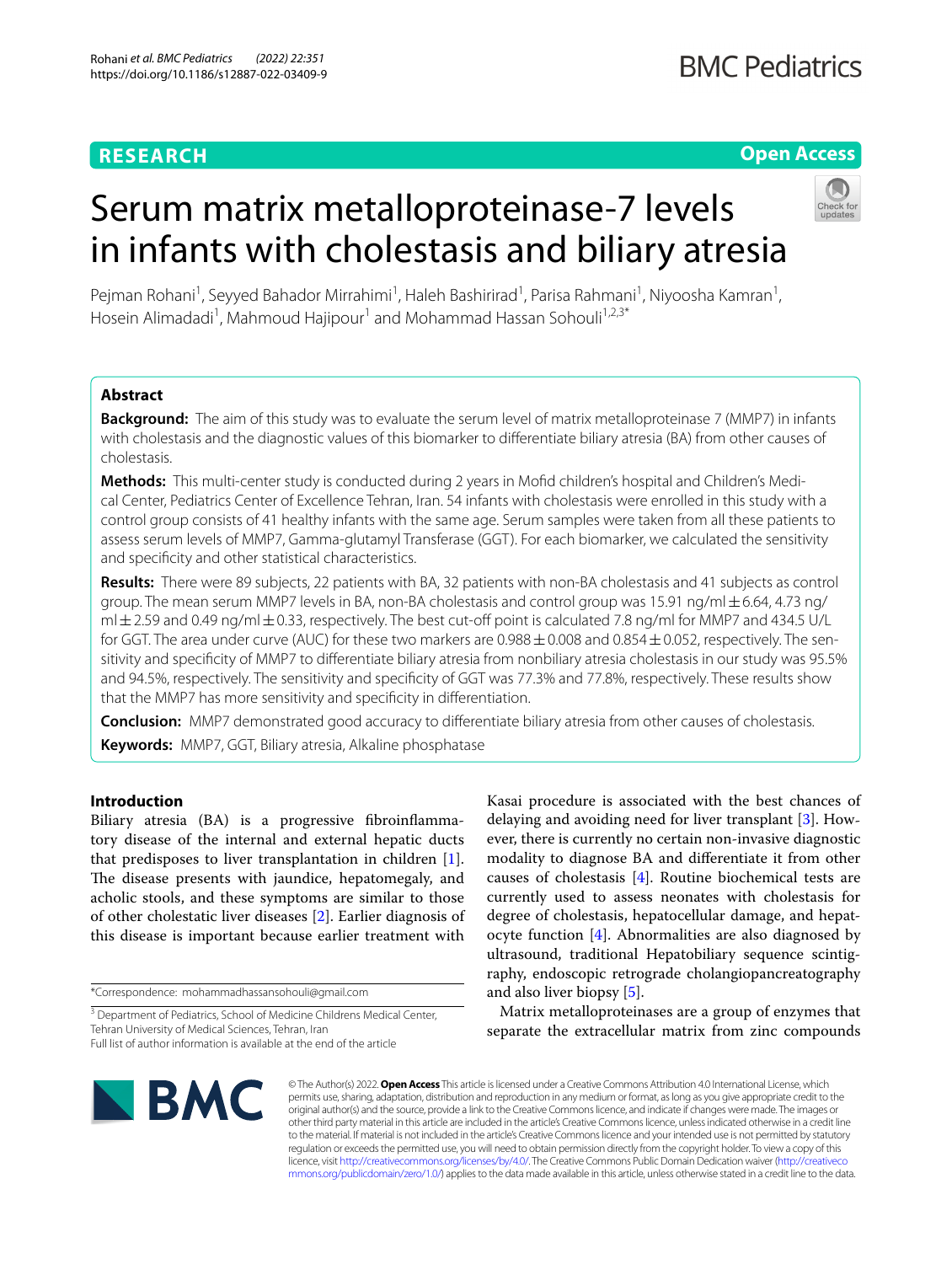[[6\]](#page-9-5). These proteinases are inactive at first but become active after release from the cell [[6\]](#page-9-5). Ischemia and reperfusion of hepatocytes release the matrix of metalloproteinases, and chronic release of these enzymes may destroys liver tissue and may be considered a potential mechanism [\[7](#page-9-6)]. Sinusoidal endothelial cells are the main secretory cells, although satellite and Kupffer cells are also involved in its production [[8–](#page-9-7)[10\]](#page-9-8).

Previous studies have reported an increase intrahepatic matrix metalloproteinase-7 (MMP-7) expression level in infants with biliary atresia  $[5, 11]$  $[5, 11]$  $[5, 11]$  $[5, 11]$  $[5, 11]$ . The results of a study showed that infants with BA had a signifcantly higher serum MMP-7 level than that of non–BA infants with cholestasis of equivalent age [[3\]](#page-9-2). Also, receiver operating characteristic analysis showed that a serum MMP-7 level of>1.43 ng/mL was predictive of BA in infants with cholestasis (diagnostic accuracy, 88%) [[3](#page-9-2)]. With these promising results it can be a useful biomarker in diferentiating biliary atresia from other causes of cholestasis, but it is still not used as a routine test [\[12](#page-9-10)]. Hepatic fibrosis occurs earlier and faster in infants with BA than other causes of cholestasis and MMP7 is involved in the development of liver fbrosis, therefore inhibitors of this factor may be useful in preventing liver fbrosis [\[13\]](#page-9-11). Studies have also reported a strong association between serum levels of this enzyme and the severity of liver fbrosis [\[7](#page-9-6), [10,](#page-9-8) [14\]](#page-9-12).

The aim of this study was to evaluate the serum level of matrix metalloproteinase 7 in infants with cholestasis and the diagnostic values of this biomarker to diferentiate BA from other causes of cholestasis. Also, considering that before MMP7, Gamma-glutamyl transferase (GGT) was used as a suitable biomarker to diferentiate these two diagnoses (BA than other causes of cholestasis), we compared specifcity & sensitivity and diagnostic accuracy of these two biomarkers.

### **Methods and materials**

#### **Study design and population**

A multi-center study (case control study) was performed during 2 years (October 2018 to September 2020) in Mofd children's hospital and Children's Medical Center, Pediatrics Center of Excellence Tehran, Iran. All neonates and infants with cholestasis referred to these medical pediatrics center were included in the study (54 patients with cholestasis were enrolled). All patients underwent exploratory laparotomy and were divided into two categories of biliary atresia and other causes of cholestasis. To confrm the diagnosis of neonates and infants BA, intraoperative cholangiography and examination of liver biopsies were used. Due to the fact that contrast injection was difficult in these patients and the gallbladder of some of these people was anatomically completely atrophic, BA was approved once and diagnosed by a physician. Otherwise, before the fnal diagnosis of the disease, the anatomical tissue of the intrahepatic bile ducts was examined and evaluated using cholangiography. Patent biliary tree observation by intraoperative cholangiography was also used to confrm non-BA cholestasis neonates and infants. The distinction between BA and other causes of cholestasis in neonates during surgery is cholangiography, which was performed before cassation surgery. Also, to evaluate two target biomarkers (MMP7 and GGT) in a healthy population to detect baseline values, 41 healthy infants under 6 months of age were added to the study as a control group. Finally, the study data were statistically analyzed and the statistical characteristics of these two biomarkers were extracted to diferentiate BA from other causes of cholestasis. In tables, "Age (day)" means the age of patients at the beginning of the study and sampling (participation in the study) and "Age at diagnosis (day)" means the age at which a person is diagnosed with the disease, both before and after the study. The current weight of the participants is in fact when the individuals enter the study who are interviewed and the necessary data are taken from them. Also, the infants of the healthy group were infants who were either born in the same hospital at the time of the study or were infants with various causes such as eye, ear and bone problems (without any liver or biliary problems and rejection of other causes related to Disease) were referred to the same hospital at the time of sampling. The Ethical Committee of the Faculty of Medicine, Tehran University of Medical Sciences approved the study (Ethical number: IR.TUMS. MEDICINE.REC.1400.1529). There was no additional intervention in the process of this study and no physical and spiritual burden were borne by the examined patients. All patients had informed consent about participating in the study and there were no harm or excessive charge on patients.

#### **Biochemical studies**

Upon arrival, blood samples were taken for the tests evaluated in this study. After clotting in the environment, the serum was isolated as soon as possible by centrifugation and kept at -70° C until sent to the laboratory for testing. MMP-7 levels were measured by using an enzyme-linked immunosorbent assay (ELISA; DuoSet, R&D Systems, Inc, Minneapolis, Minnesota) and monoclonal MMP-7 antibody, clone 141-7B2 (Merck Millipore, Merck KGaA, Darmstadt, Germany). Serum levels of GGT, Alkaline phosphatase (ALP), alanine aminotransferase (ALT), aspartate aminotransferase (AST), total bilirubin, direct bilirubin, and CBC were determined as part of the evaluation for all cholestatic patients. Liver enzymes (ALT, AST, GGT, and ALP) concentration were measured using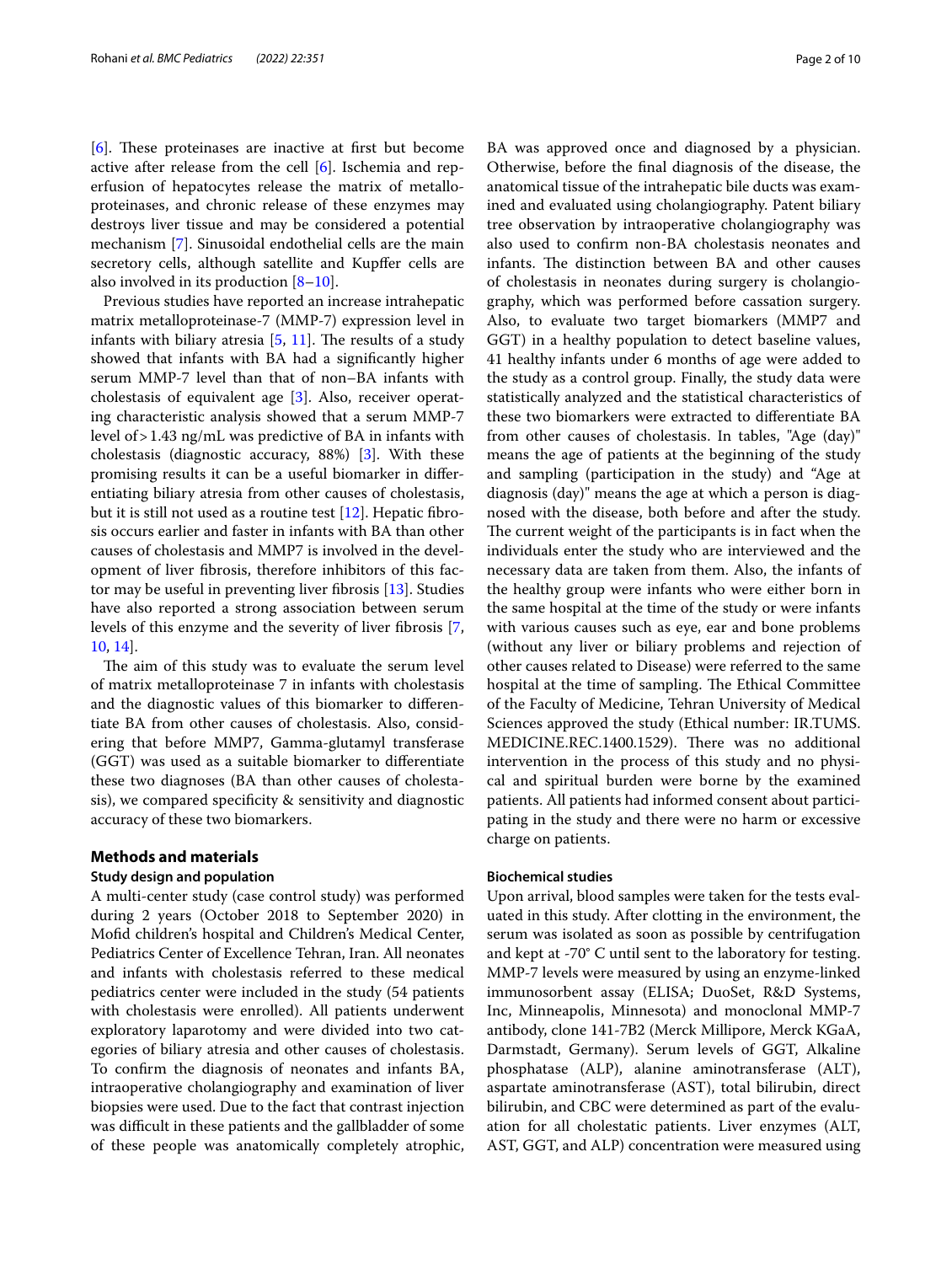Pars Azmon Company kit (Pars Azmon, Tehran, Iran) and enzymatic colorimetric method.

#### **Statistical analysis**

After proving the normality of the distribution of the studied variables by Kolmogorov–Smirnov test, one-way analysis of variance (ANOVA) used to compare quantitative variables between the three groups and T-Test between the two groups. Chi-square or fsher exact statistical test was also used for qualitative variables. Correlations were calculated using Spearman's rank correlation to examine the correlation between age at diagnosis of disease with MMP-7. To measure the detection power of biomarkers in predicting the fnal result, we used the statistical indicators of sensitivity, specifcity, positive and negative predictive value, and the Yuden index. We also plotted the ROC diagrams separately for markers to obtain the optimal point and a suitable cut-of point. All analyzes were performed by SPSS 25.0 statistical software and *P*-value less than 0.05 was considered statistically signifcant.

#### **Results**

We enrolled 54 neonates and infants less than 6 months of age with cholestasis, 22 subjects with BA and 32 with non-BA cholestasis and 41 subjects as control group with median age of  $50.09 \pm 26.38$ ,  $64.29 \pm 35.38$  and 79.93  $\pm$  63.14 day, respectively. As shown in Table [1,](#page-2-0) of 22 patients with fnal diagnosis of BA (based on pathology reports), 12 (54.5%) were boys and 10 (45.4%) were girls. In this regard there was 19 boys and 22 girls in healthy individuals and 17 boys and 15 girls in patients with non-BA cholestasis (*P*-value  $=$  0.773). The mean age and weight of patients were not statistically diferent between the two groups, but age at diagnosis and birth weight were signifcant diferent among patients diagnosed with BA and non-BA cholestasis  $(p$ -value=0.03). Patients with BA were heavier at birth  $(p$ -value = 0.027).

The final diagnosis for patients non-BA cholestasis included cytomegalovirus (CMV) hepatitis  $(n=8)$ , Alagille syndrome  $(n=5)$ , citrin deficiency  $(n=1)$ , progressive familial intrahepatic cholestasis (*n*=3), parenteral nutrition–associated cholestasis (*n*=1), intrahepatic bile duct dysplasia (*n*=1), congenital absence of a gallbladder  $(n=1)$ , gallbladder duplication  $(n=1)$ , neonatal sclerosing cholangitis (*n*=1), and idiopathic cholestasis  $(n=10)$ . According to the classification of anatomical types of biliary atresia (BA), 15 (68.18%) infants were type 4 patients, 4 (18.18%) infants were type 3, 2 (9.09%)infants were type 2, and one (4.54%)infant was type 1, and all were congenital biliary atresia [[15](#page-9-13)].

As shown in Table [2](#page-3-0), GGT and MMP7 levels between these three study groups were signifcantly diferent (*P*-value < 0.001). Also, the difference in mean ALP between the BA and non-BA cholestasis group was signifcant (*P*-value=0.004). But diferences between serum AST, ALT, Bilirubin direct, bilirubin indirect, WBC, hemoglobin, PLT and MCV were not statistically significant. The mean serum MMP7 levels in BA, non-BA cholestasis and control group was  $15.91 \pm 6.64$ ,  $4.73 \pm 2.59$  and  $0.49 \pm 0.33$ , respectively. The mean serum GGT levels in BA, non-BA cholestasis and control group was  $551.73 \pm 208.17$ ,  $274.04 \pm 163.43$  and  $149.71 \pm 58.53$ , respectively. The difference in serum levels of MMP-7 and GGT between BA and non-BA cholestasis were 11.18 and 277.69, respectively. The mean serum ALP levels in BA and non-BA cholestasis group was  $1765.1 \pm 830.55$ and  $1042.21 \pm 787.29$ , respectively.

In order to determine the sensitivity and specifcity and to calculate the best cutoff point and AUC for MMP-7 and GTT, receiver operating characteristic (ROC) curves were constructed for each marker separately, (Figs.  $1$  and  $2$ ). Based on this, the best cut-off points as well as the sensitivity and specifcity for each of the marker values were calculated (Table [3\)](#page-4-1). The best cutof point is the number that has the highest accuracy in

|                                             |        | <b>Diagnosis</b>          |                     |                              |                         |
|---------------------------------------------|--------|---------------------------|---------------------|------------------------------|-------------------------|
|                                             |        | Biliary atresia, $N = 22$ | Healthy, $N = 41$   | non-BA cholestasis, $N = 32$ | $P$ -value <sup>a</sup> |
| Gender                                      | Male   | 12 (54.5%)                | 19 (46.3%)          | 17 (53.1%)                   | 0.773                   |
|                                             | Female | 10 (45.5%)                | 22 (53.7%)          | 15 (46.9%)                   |                         |
| Age of participant (day)                    |        | $50.09 + 26.38$           | $79.93 + 63.14$     | $64.29 + 35.38$              | 0.062                   |
| Age at diagnostic laparot-<br>omy/KPE (day) |        | $71.68 \pm 10.87$         |                     | $32.61 + 20.29$              | 0.03                    |
| Birth weight (gr)                           |        | $3060.53 + 254.7$         |                     | $2798.28 + 454.96$           | 0.027                   |
| Current weight (gr)                         |        | $4227.22 + 1044.02$       | $4892.68 + 1666.49$ | $4113 + 1086.51$             | 0.078                   |

<span id="page-2-0"></span>**Table 1** Demographic information of patients by study groups

 $^\mathsf{a}$  Obtained from ANOVA for continuous variables and Chi-square of independence for Categorical variables. Values are mean $\pm$ SD (95% CI) or n (%)

A significance level of 0.05 was considered (*Pvalue* < 0.05)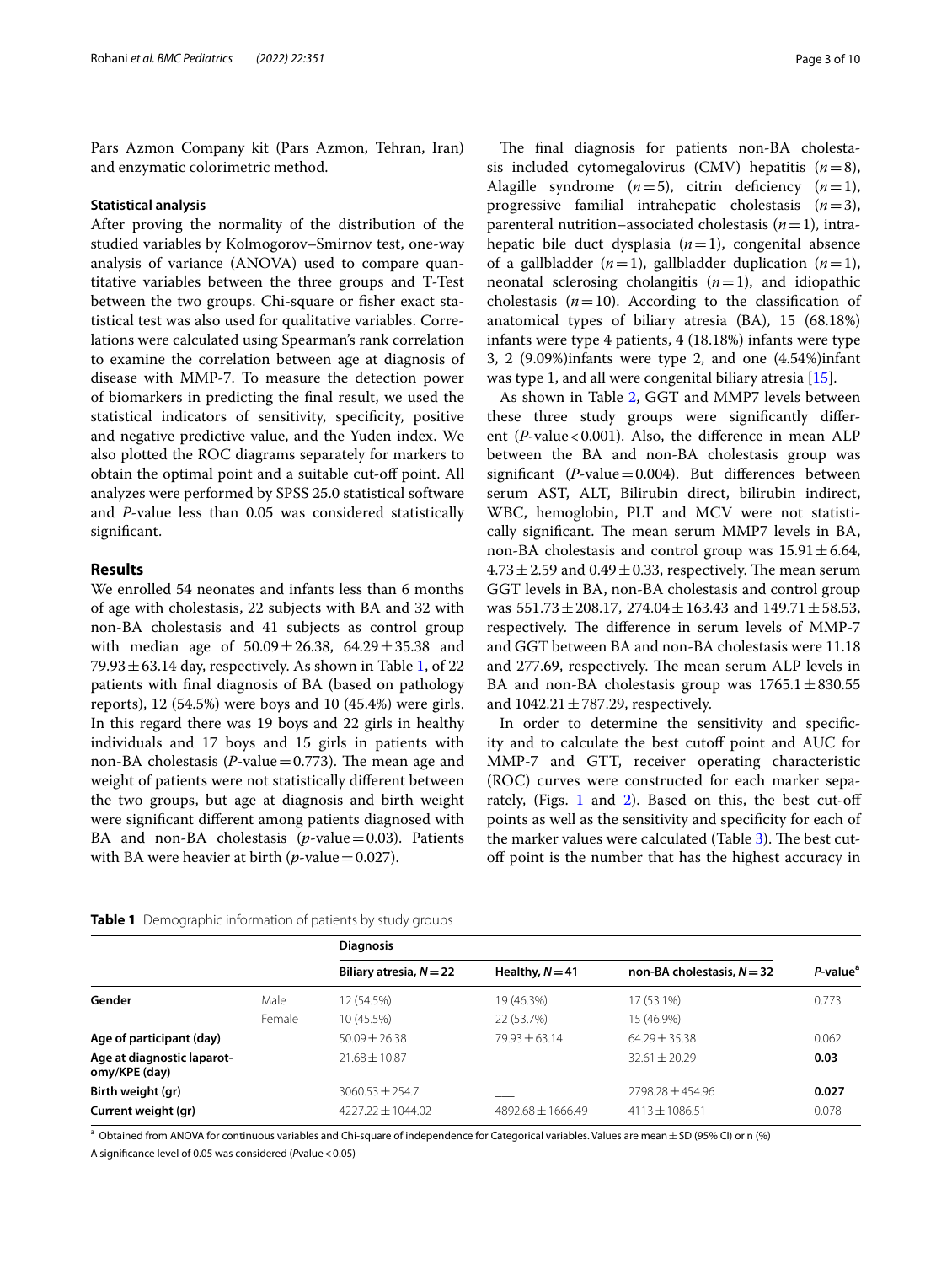|                          | <b>Diagnosis</b>       |                    |                             |                        |
|--------------------------|------------------------|--------------------|-----------------------------|------------------------|
|                          | <b>Biliary atresia</b> | healthy            | non-BA cholestasis          | P-value <sup>a</sup>   |
| Bilirubin total (mg/dl)  | $14.48 + 4.84$         |                    | $13.88 + 4.89$              | 0.669                  |
| Bilirubin direct (mg/dl) | $6.89 \pm 3.54$        |                    | $5.72 \pm 2.75$             | 0.187                  |
| AST (U/L)                | $202.75 \pm 89.14$     |                    | $285.77 \pm 197.63$         | 0.085                  |
| ALT(U/L)                 | $119.1 \pm 58.78$      |                    | $173 \pm 120.58$            | 0.070                  |
| ALP(U/L)                 | $1765.1 \pm 830.55$    |                    | $1042.21 \pm 787.29$        | 0.004                  |
| GGT(U/L)                 | $551.73 \pm 208.17$    | $149.71 \pm 58.53$ | $274.04 \pm 163.43$         | $< 0.001$ <sup>*</sup> |
| Hemoglobin               | $13.54 \pm 1.54$       |                    | $13.1 \pm 2.21$             | 0.441                  |
| <b>MCV</b>               | $91.24 \pm 2.74$       |                    | $119.14 \pm 165.9$          | 0.446                  |
| <b>WBC</b>               | $8311.9 \pm 2903.23$   |                    | 7243.9 ± 3098.28            | 0.220                  |
| <b>PLT</b>               | 295,000 ± 130,000.38   |                    | $323,433.33 \pm 165,451.04$ | 0.514                  |
| $MMP7$ (ng/mL)           | $15.91 \pm 6.64$       | $0.49 \pm 0.33$    | $4.73 \pm 2.59$             | $< 0.001$ <sup>#</sup> |

#### <span id="page-3-0"></span>**Table 2** Mean levels of MMP7, GGT and other markers among the three study groups

*Abbreviation*: *AST* Aspartate aminotransferase, *ALT* Alanine aminotransferase, *ALP* Alkaline phosphatase, *GGT* Gamma-glutamyl transferase, *MCV* Mean corpuscular volume, *WBC* White blood cells, *PLT* Platelet (Thrombocyte) count, *MMP7* matrix Metalloproteinase-7

 $^{\text{a}}$  Obtained from ANOVA for continuous variables. Values are mean  $\pm$  SD (95% CI) or n (%)

\* Signifcant diferences between the Biliary atresia and healthy groups (*P*value<0.001) and between the Biliary atresia and non-BA cholestasis groups (*P*value<0.001) and also between the healthy and non-BA cholestasis groups (*Pvalue* = 0.002) using Bonferroni test

# Signifcant diferences between the Biliary atresia and healthy groups (*P*value<0.001**)** and between the Biliary atresia and non-BA cholestasis groups (*P*value<0.001**)** and also between the healthy and non-BA cholestasis groups (*P*value< 0.001) using Bonferroni test

A significance level of 0.05 was considered (Pvalue < 0.05)

<span id="page-3-1"></span>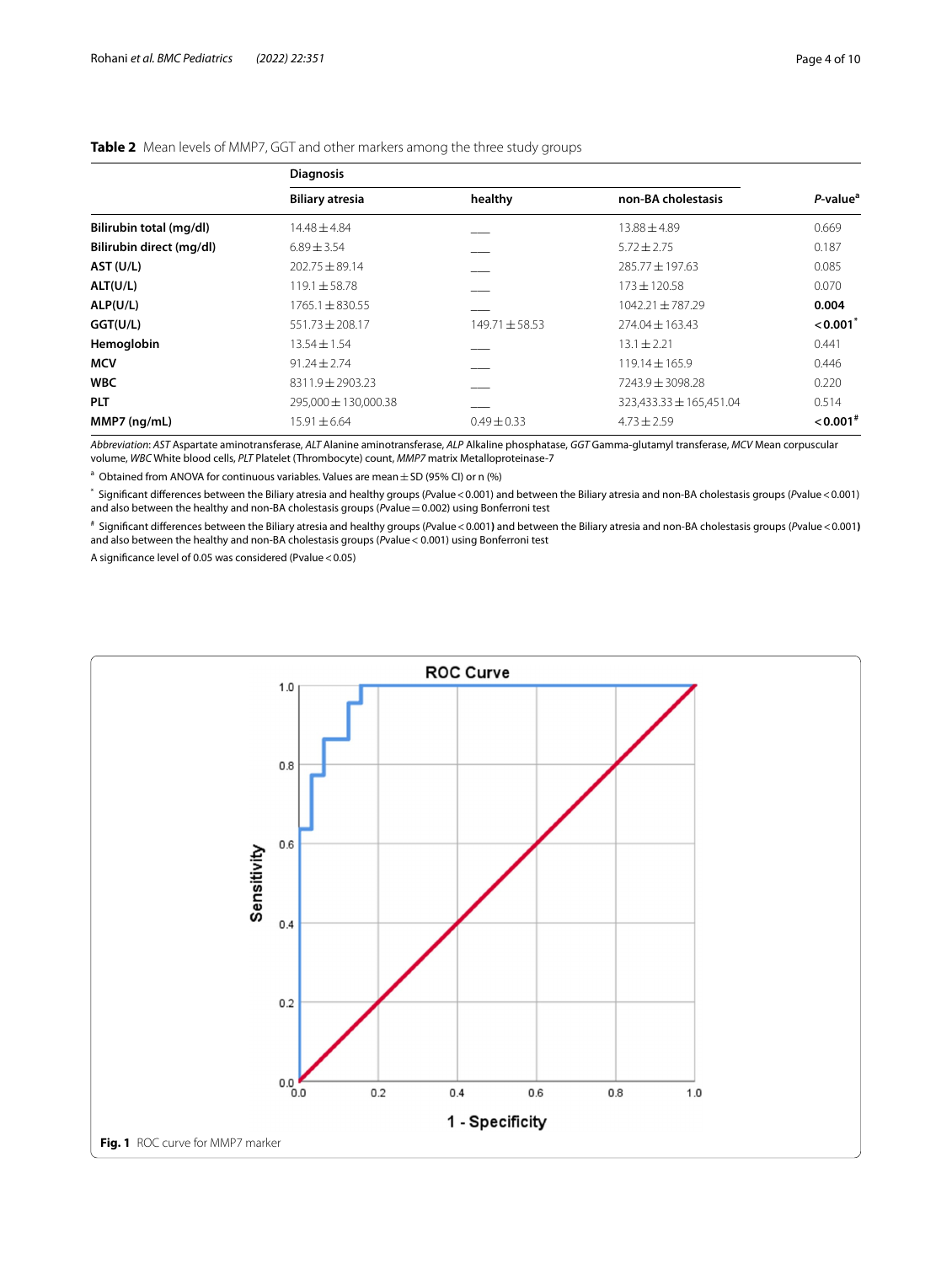

<span id="page-4-1"></span><span id="page-4-0"></span>

| <b>Table 3</b> Statistical characteristics of MMP7 and GGT |
|------------------------------------------------------------|
|------------------------------------------------------------|

|              | <b>AUC</b>                | 95% CI                            | P-value | Cutoff | Sensitivity (%) | Specificity (%) | Youden index | <b>PPV</b> | <b>NPV</b> |
|--------------|---------------------------|-----------------------------------|---------|--------|-----------------|-----------------|--------------|------------|------------|
| MMP7 (ng/mL) | $0.988 \pm 0.008$ 0.972-1 |                                   | 0.001   | 7.8    | 95.5            | 94.5            | 0.844        | 81.82      | 93.75      |
| GGT (U/L)    |                           | $0.854 \pm 0.052$ $0.751 - 0.956$ | < 0.001 | 4345   | -773            | 77.8            | 0.551        | 71 27      | 77.8       |

*Abbreviation*: *GGT* Gamma-glutamyl transferase, *MMP7* matrix Metalloproteinase-7, *PPV* Positive predicted value, *NPV* Negative predicted value, *AUC* Area under ROC curve

Youden  $index = Sensitivity + Specificity$ 

distinguishing BA patients from non-BA cholestasis. It's calculated 7.8 ng/ml for MMP7 and 434.5 U/L for GGT. The area under curve (AUC) for these two markers are  $0.988 \pm 0.008$  and  $0.854 \pm 0.052$ , respectively. The sensitivity and specifcity of MMP7 to diferentiate (diagnose) BA from non-BA cholestasis in our study was 95.5% and 94.5%, respectively. The sensitivity of MMP7 is 95.5. That is, out of 22 possible patients, 21 patients correctly predicted. This is assumed to be 7.8 ng/ml if the specified cutoff is set. The sensitivity and specificity of GGT was 77.3% and 77.8%, respectively. These results show that the MMP7 has more sensitivity and specifcity in diferentiation. Considering the AUC which is one of the best criteria for determining the predictive power, we reach the same conclusion.

Table [4](#page-5-0) examines the signifcance of the diference between MMP7 and GGT in men and women by study groups. As shown in this table, GGT is signifcantly higher among healthy boys than healthy girls  $(p$ -value = 0.001). Furthermore, both GGT and MMP7 were higher in boys with BA than girls  $(p$ -value=0.012,  $p$ -value = 0.034, respectively).

Table [5](#page-6-0) examines the diferences between MMP7 and GGT in infants and neonates ( $\leq$  28 days and > 28 days of life) by diferent study groups. GGT was signifcantly higher in healthy infants aged  $\leq$  28 days than in healthy infants aged > 28 days ( $p$ -value = 0.006). In other groups, although GGT levels were higher in infants older than 28 days than in infants younger than 28 days, no statistically signifcant diference was observed. Also, the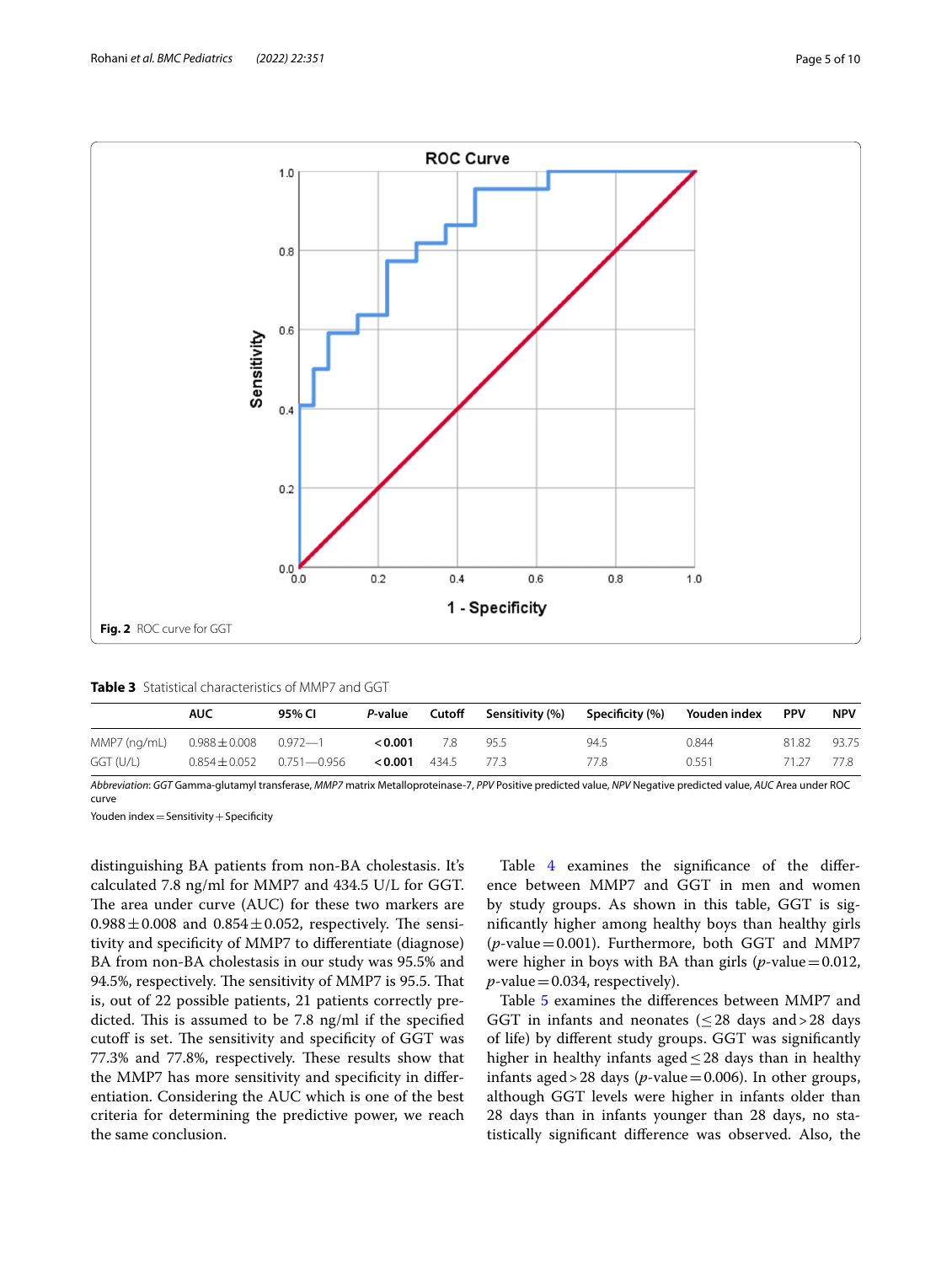|                                 |       | Table 4 Comparison of MMP7 and GGT levels by patients' gender |                 |                                             |                        |              |                    |                                             |              |         |                                                    |         |
|---------------------------------|-------|---------------------------------------------------------------|-----------------|---------------------------------------------|------------------------|--------------|--------------------|---------------------------------------------|--------------|---------|----------------------------------------------------|---------|
|                                 | Total |                                                               |                 | siliary atresia                             |                        |              | non-BA cholestasis |                                             |              | Healthy |                                                    |         |
|                                 | Vlale | Female                                                        | value Male<br>é |                                             | Female                 | p-value Male |                    | Female                                      | p-value Male |         | Female                                             | P-value |
| $MNPZ$ (ng/mL) $10.54 \pm 8.59$ |       | 7.82 ± 4.98                                                   | 137             | $18.59 \pm 7.23$                            | $12.68 \pm 4.22$ 0.034 |              | $4.86 \pm 3.21$    | $4.58 \pm 1.74$ 0.766                       |              |         | $0.44 \pm 0.04$ 0.54 $\pm$ 0.45 0.316              |         |
| GGT (U/L)                       |       | $428.56 \pm 262.31$ $362.09 \pm 182.14$ 0.063                 |                 | $649.17 \pm 183.82$ $434.8 \pm 178.8$ 0.012 |                        |              |                    | $252.07 \pm 161.7$ 301.5 $\pm$ 168.44 0.446 |              |         | $180.74 \pm 60.32$ $122.91 \pm 42.24$ <b>0.001</b> |         |

P-value

 $0.316$ <br>0.001

 $428.56 \pm 262.31$ 

<span id="page-5-0"></span>GGT (U/L)

| I<br>J<br>ī<br>i<br>ç<br>J<br>I<br>١<br>I<br>l<br>I<br>I<br>J<br>I<br>I |
|-------------------------------------------------------------------------|
| ļ<br>)                                                                  |
| ١<br>١                                                                  |
| J                                                                       |
|                                                                         |
| I<br>۱<br>J                                                             |
| i<br>J<br>į                                                             |
| Ï<br>ׇ֚                                                                 |
| İ<br>١                                                                  |
| ļ<br>ׇׇ֚֚֘֝֕֝<br>Ï                                                      |
| I                                                                       |
| Ï<br>l                                                                  |
|                                                                         |
|                                                                         |
| I<br>l                                                                  |
| ļ<br>I<br>١<br>l<br>١                                                   |
| I<br>l                                                                  |
| ļ                                                                       |
| i                                                                       |
| ١<br>t<br>J                                                             |
|                                                                         |
|                                                                         |
|                                                                         |
| ׇ֚֘֡                                                                    |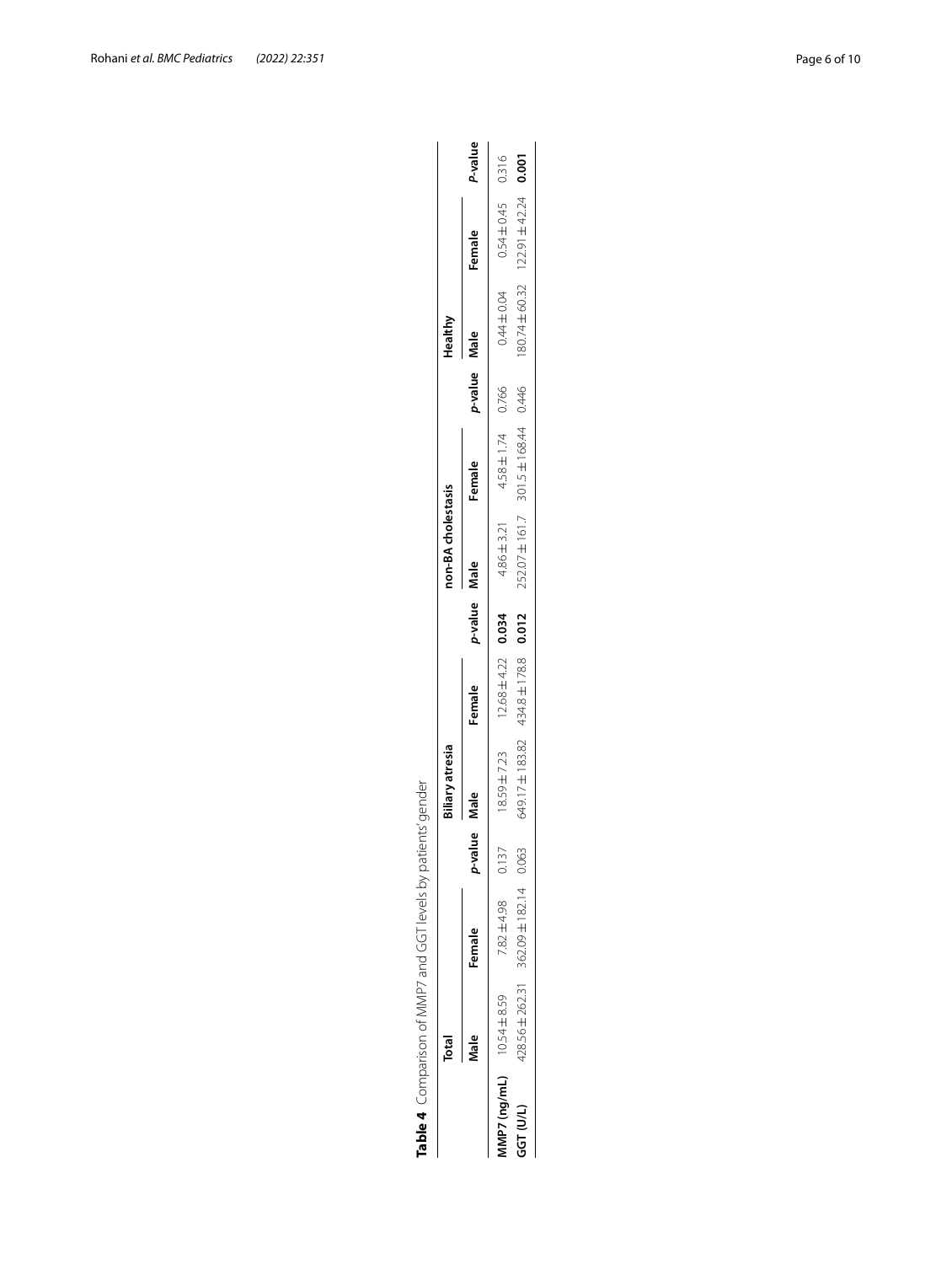<span id="page-6-0"></span>

| J<br>j<br>)                    |
|--------------------------------|
| ة<br>أ<br>S<br>ï               |
| ļ<br>י<br>ו<br>֠               |
| I<br>I                         |
| į<br>I                         |
| I<br>J<br>J                    |
| I<br>֠                         |
| l<br>J<br>١<br>Ï               |
| l<br>ļ                         |
| I<br>ļ                         |
|                                |
| I                              |
| ļ<br>I<br>l                    |
| ļ<br>l                         |
| $\ddot{\phantom{a}}$<br>١<br>Ï |
| ţ                              |
| ١                              |
|                                |
|                                |

| Table 5 Comparison of MMP7 and GGT levels by patients' age | Total                   |                                                     |         | siliary atresia                 |                                       |                      | non-BA cholestasis |                                 |                      | Healthy         |                                      |         |
|------------------------------------------------------------|-------------------------|-----------------------------------------------------|---------|---------------------------------|---------------------------------------|----------------------|--------------------|---------------------------------|----------------------|-----------------|--------------------------------------|---------|
|                                                            | > 28<br>$\frac{28}{11}$ |                                                     | p-value | $\frac{8}{2}$                   | >28                                   | $p$ -value $\leq$ 28 | > 28               |                                 | $p$ -value $\leq$ 28 | > 28            |                                      | P-value |
|                                                            |                         | MMP7 (ng/mL) $10.65 \pm 5.82$ 8.97 $\pm$ 7.52 0.884 |         | $4.32 \pm 4.04$ 16.5 $\pm$ 7.41 |                                       | 0.505                | $5.15 \pm 2.67$    | $4.67 \pm 2.63$ 0.735           |                      | $0.42 \pm 0.02$ | $0.52 \pm 0.39$ 0.413                |         |
| GGT (U/L)                                                  |                         | 381.4 ± 203.45 403.15 ± 238.58                      | 0.923   |                                 | 476.83 ± 152.62 579.81 ± 223.21 0.313 |                      |                    | 238.25 ± 199.53 280.26 ± 160.82 | 0.644                |                 | 90.27 $\pm$ 60.69 134.83 $\pm$ 51.01 | 0.006   |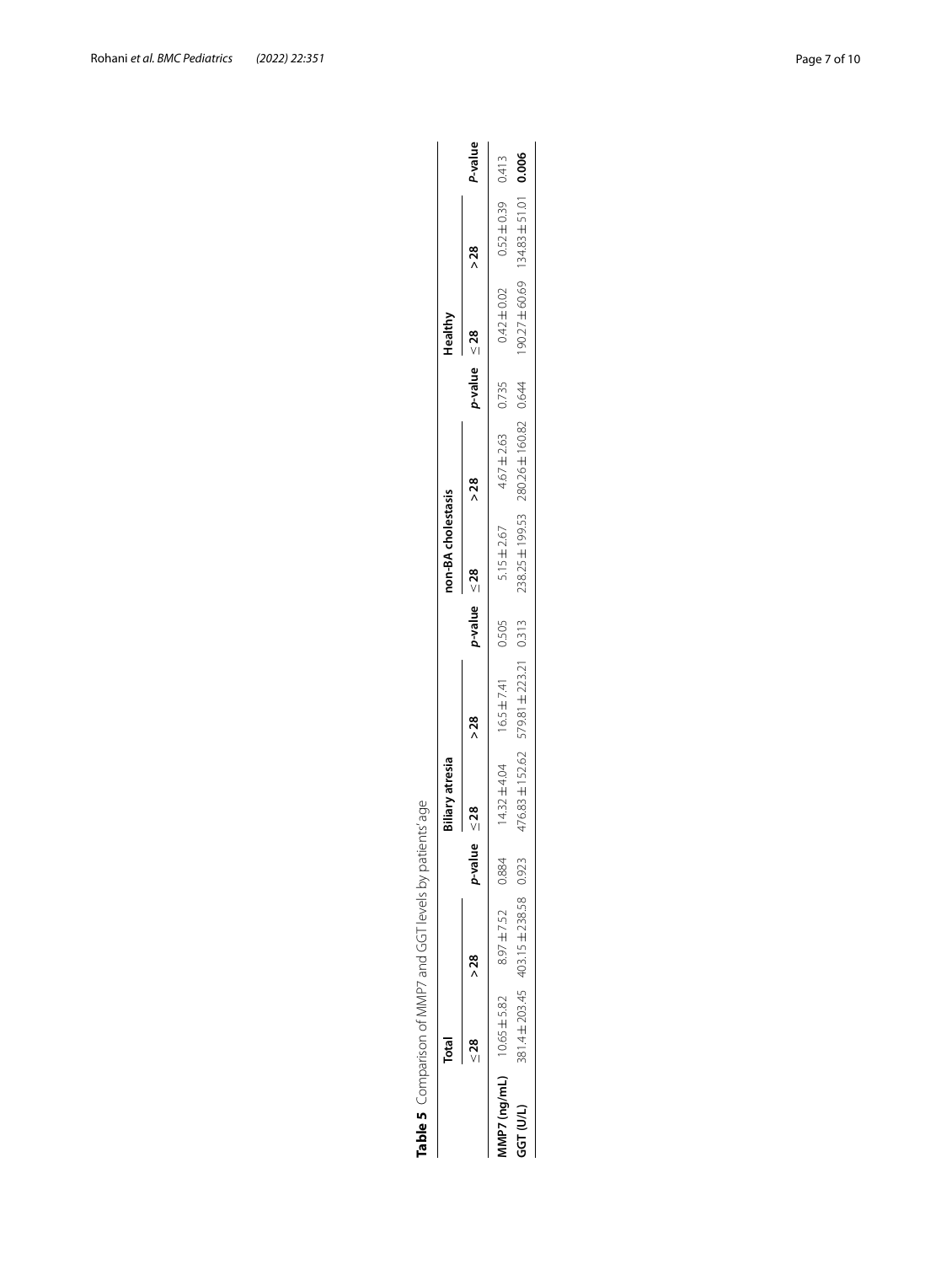Also, according to Table  $6$ , after adjusting for possible confounders (ALP, age, birth weight, and MMP7 or GGT), we examined the efect of sex and age on serum concentrations of GGT and MMP-7 (*Pvalue* > 0.05), but no signifcant relationship was observed.

# **Discussion**

Biliary atresia (BA) is a rare cholangiopathy of infancy in which the bile ducts obliterate, leading to profound cholestasis and liver fbrosis through various factors such as impaired immune function and infammatory factors [\[16](#page-9-14), [17\]](#page-9-15). Identical clinical and biochemical symptoms and indistinguishable in these infants and other infants with cholestasis, leads to impaired timely diagnosis and appropriate treatment in these individuals. On the other hand, the prediction model of the classifcation decision based on direct bilirubin next to GGT and acholic stools for the diagnosis and diferentiation of biliary atresia among other neonates with cholestasis also has a false negative rate of 11%  $[18]$  $[18]$ . Therefore, it is necessary to identify and discover a non-invasive method to diferentiate BA among these infants. In this study, we examined MMP-7 levels as a predictive and diferential biomarker among these infants. The results showed high sensitivity and specificity of this biomarker compared to GGT, which were reported as 95.5 and 94.5, respectively.

In a meta-analysis and systematic study in 2020 on 4 studies involving 593 neonates, it was reported that the mean sensitivity and specifcity of MMP-7 for the detection of BA were 0.96 (95% CI: 0.93–0.98) 0.91 (95% CI: 0.85–0.95), respectively  $[11]$ . Also, the area below the reported curve was 0.97 (95% CI: 0.95–0.98). In general, the fndings of this meta-analysis seem to be similar to our study report with a diference of 0.5 points in sensitivity  $[11]$  $[11]$ . In another study conducted by Wu et al.  $[3]$  $[3]$ in 2019 on 100 infants with cholestasis (36 infants with biliary atresia) with a mean age of 43 days. The findings of this study showed that consistent with our results, serum levels of MMP-7 are signifcantly higher in neonates with BA than in non-BA neonates. The results also showed that the serum level of MMP-7 above 1.43 ng / ml was a predictor of biliary atresia in neonates with cholestasis (diagnostic accuracy, 88%) [[3\]](#page-9-2). Recently, a retrospective study in Japan of individuals under 6 months of age showed that serum concentrations of MMP-7 were higher in BA at diagnosis (median, 89.1 ng / ml) than in non-BA (11.0) or healthy neonates (10.3) were signifcantly higher [[19\]](#page-9-17). In addition, the area under the ROC curve for MMP-7 in BA versus non-BA subjects was 0.99 (95% confdence interval, 0.96–1.00). However, the sensitivity and specificity at the optimal cut-off of 18.6 ng / ml for MMP-7 serum in the diagnosis of BA were 100 and 90%, respectively [\[19](#page-9-17)].

As in the study of Jing et al. the results showed that the level of MMP7 in the BA group was much higher than other causes of cholestasis [[20\]](#page-9-18). In our study, this diference was also signifcant, but the mean levels of MMP7 in the mentioned study for BA was 38.89 and in our study is estimated at 15.91. Also, in the mentioned study, the level of MMP7 for other causes of cholestasis was 4.4 ng/ ml, but in our study it had an average of 4.73. In the mentioned study the AUC was 0.9829 for MMP-7 and the sensitivity, specifcity, positive predictive value and negative predictive value were 95.19%, 93.07%, 97.27%, and 91.43%, respectively, which indicates a sensitivity almost identical to that reported in our study, which was 95.5. Furthermore, the cut off value for differentiating BA from other causes of cholestasis was 10.37 ng/ml, while in our study this cut-of point was 7.8 for MMP7 and 434.5 for GGT. Also, in our study AUC for the two markers MMP7 and GGT were  $0.988 \pm 0.008$  and  $0.854 \pm 0.052$ , respectively. As reported in the Mizuochi study [[21\]](#page-9-19), based on the results of his colleagues, MMP7 had a higher sensitivity and specifcity to GGT for the diagnosis of BA, which the fndings of our study also confrmed this result. Also, the results of the study of Hirfanglou et al. [\[22](#page-9-20)] on the population of healthy infants and neonates in terms of GGT level showed that GGT levels in male infants were higher than female and in vaginal delivery higher than cesarean section and also in preterm infants more than term and fnally in the frst week was more than other weeks of neonates and in neonates more than other periods of infancy [\[22](#page-9-20)], in our study, the level of GGT in the healthy group in boys was signifcantly higher.

Diferences in results and the sensitivity and specifcity observed for the biomarkers examined in the studies can be due to several reasons. For example, it has been suggested that serum levels reported for MMP-7 may vary based on factors such as ethnicity, patient age, and type of biomarker kit used [[3\]](#page-9-2). Serum levels of this biomarker have been reported to be signifcantly lower in people with BA who have undergone cholestatic testing at a younger age  $[3]$  $[3]$  $[3]$ . Therefore, the difference in the results of diferent studies may be due to the age diference of the participants in the study. It has also been shown that the type of kits used to measure biomarkers can produce diferent results [\[23](#page-9-21)]. So that some kits show diferent sensitivity to factors such as sample size and time. Therefore, it is suggested that different institutes do more research to validate the diversity between these kits before using them in clinical practice. In addition, evidence has reported that serum MMP-7 samples may be degraded during the sample collection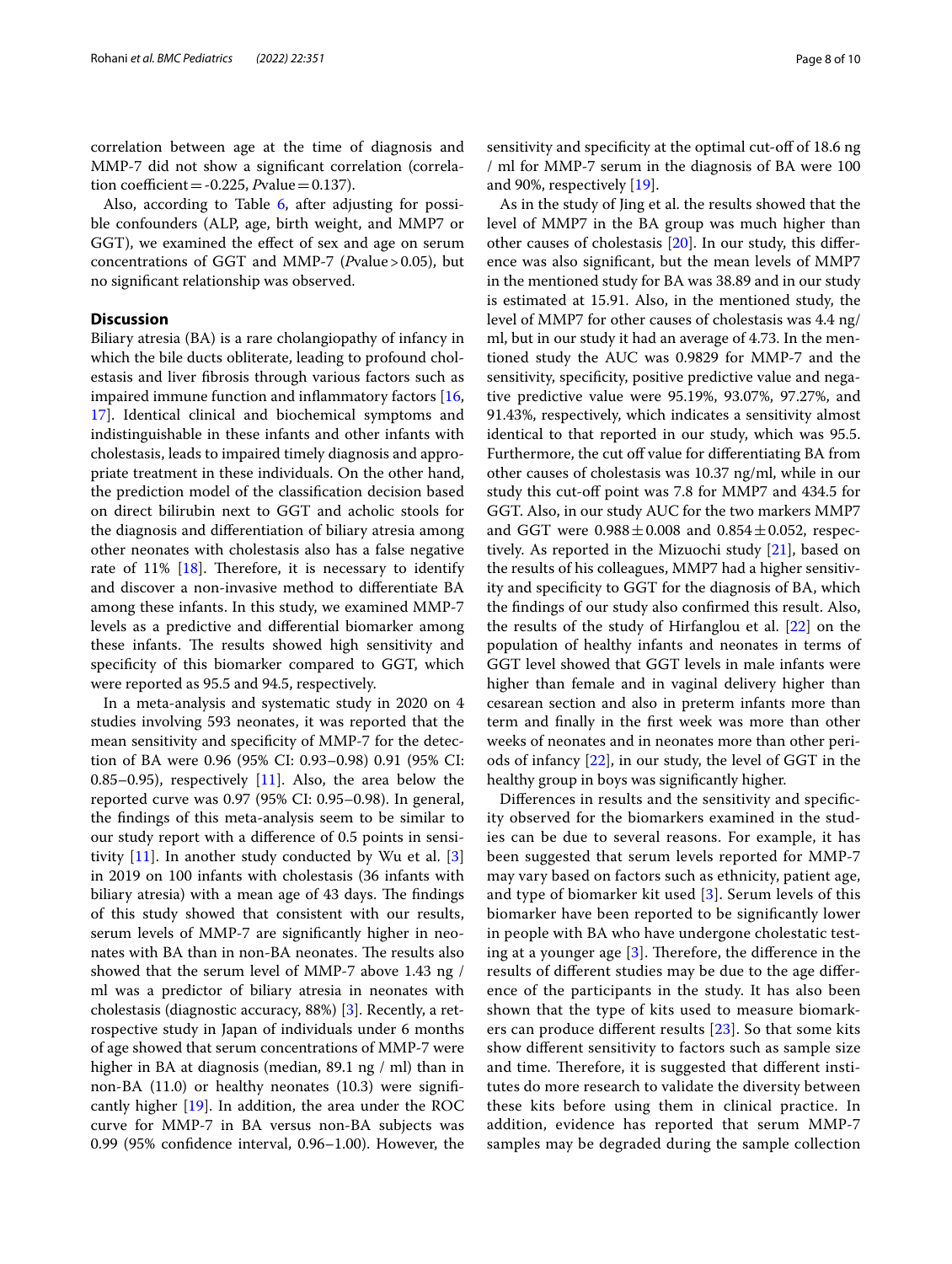|                     | MMP-7 |                      |         | GGT   |                      |             |
|---------------------|-------|----------------------|---------|-------|----------------------|-------------|
|                     | $R^2$ | <b>B</b> coefficient | P-value | $R^2$ | <b>B</b> coefficient | $P$ -value* |
| Gender <sup>a</sup> | 0.561 | 0.012                | 0.918   | 0.516 | 0.131                | 0.299       |
| Age <sup>b</sup>    | 0.654 | $-0.159$             | 0.182   | 0.5   | 0.51                 | 0.693       |

<span id="page-8-0"></span>**Table 6** Relationship between age and gender with serum concentrations of GGT & MMP-7

\* *P*-value is less than 0.05 and signifcant

<sup>a</sup> adjusted by ALP, age, birth weight, and MMP7 or GGT

<sup>b</sup> adjusted by ALP, birth weight, and MMP7 or GGT

- Multivariate Linear regression analysis has been used

period, and their degradation over time may be another diference between the results of this study and other studies. However, according to recent reports, the degradation of MMP-7 over time does not appear to be a potential cofounding factor.

Biliary atresia, a progressive fbro-infammatory disease of the intrahepatic and extrahepatic biliary tree, is the most common clinical indication for pediatric liver transplantation globally  $[10, 14]$  $[10, 14]$  $[10, 14]$  $[10, 14]$  $[10, 14]$ . Therefore, a good and accurate diagnostic tool in these patients is essential for earlier diagnosis and prevention of liver transplantation. Hence, other noninvasive biomarkers of liver fbrosis remains needed. Examining the clinical features of neonatal cholestasis facilitates the decision to perform the best invasive procedure (such as liver biopsy and intraoperative cholangiography) to diagnose BA and improve outcomes. MMP-7 was a primary pathogenic mediator in the evolution of fbrotic lesions by degrading E-cadherin in kidney fbrosis [[24](#page-9-22)]. Chatmanee et al. found that preoperative serum MMP7 levels were correlated with infammation classifcations [[25](#page-9-23)]. Jiang et al. reported that the preoperative serum MMP-7 level was correlated with the fbrosis stage in liver biopsies, whereas no signifcance was found within diferent infammation grades [[20\]](#page-9-18). Suggested that MMP-7 was produced by severe bile duct infammation and promoted liver fibrosis through the E-cadherin/βcatenin pathway  $[26]$  $[26]$ . MMP-7 could reflect the early stage of bile duct injury before the bile duct obstruction develops [\[4,](#page-9-3) [14,](#page-9-12) [20](#page-9-18)]. While other indicators (TBIL, DBIL, GGT, APRI, Fibro touch) could only refect the result of bile duct obstruction and liver fbrosis [\[4](#page-9-3), [14](#page-9-12), [20\]](#page-9-18). Moreover, simultaneous observation of serum and stool MMP-7 level could monitor the degree of infammation, obstruction of the extrahepatic bile duct, and liver fbrosis more objectively than stool color [\[5](#page-9-4), [8\]](#page-9-7). Similar to MMP-7's early diagnostic ability, this evidence suggested that MMP-7 could make better early predictions of survival with native liver comparing to other prognostic factors [[7](#page-9-6)].

Due to the vulnerability of GGT to other conditions such as gender, age, etc., one of the reasons for the preference of MMP7 is that this biomarker is less afected by other variables. It is suggested that a study be conducted with the purpose of MMP7 levels and its relationship with ultrasound and liver biopsy fndings and changes in serum levels of this biomarker after liver transplantation.

#### **Limitation**

Because this study was performed in Tertiary hospitals and patients with cholestasis received previous workouts and sometimes various treatments before visiting this center, limited access to their medical records and the impossibility of eliminating the efect of previous medications on the result of this study, it seems to be the main limitation of this study.

#### **Conclusion**

Due to the higher specificity and sensitivity of MMP7 than GGT, this biomarker demonstrated good accuracy to diferentiate biliary atresia from other causes of cholestasis. However, prospective studies with higher sample sizes are recommended to examine these biomarkers, especially considering potential and efective confounders in this age group.

#### **Acknowledgements**

This study is taken from the cholestasis registry program in infants at Tehran University of Medical Sciences. We are thankful to Dr Pejman Rohani, head of the infant cholestasis registry at Tehran University of Medical Sciences.

#### **Authors' contributions**

P.R,M.H., and MH.S contributed in conception, design, and statistical analysis. MH.S., P.R., H.A., P.R., N.K., H.B., and SB.M contributed in data collection and manuscript drafting. MH.S and P.R supervised the study. All authors approved the fnal version of the manuscript.

#### **Funding**

No funding.

#### **Availability of data and materials**

Data is available upon request from the corresponding author for the article due to privacy / ethical restrictions.